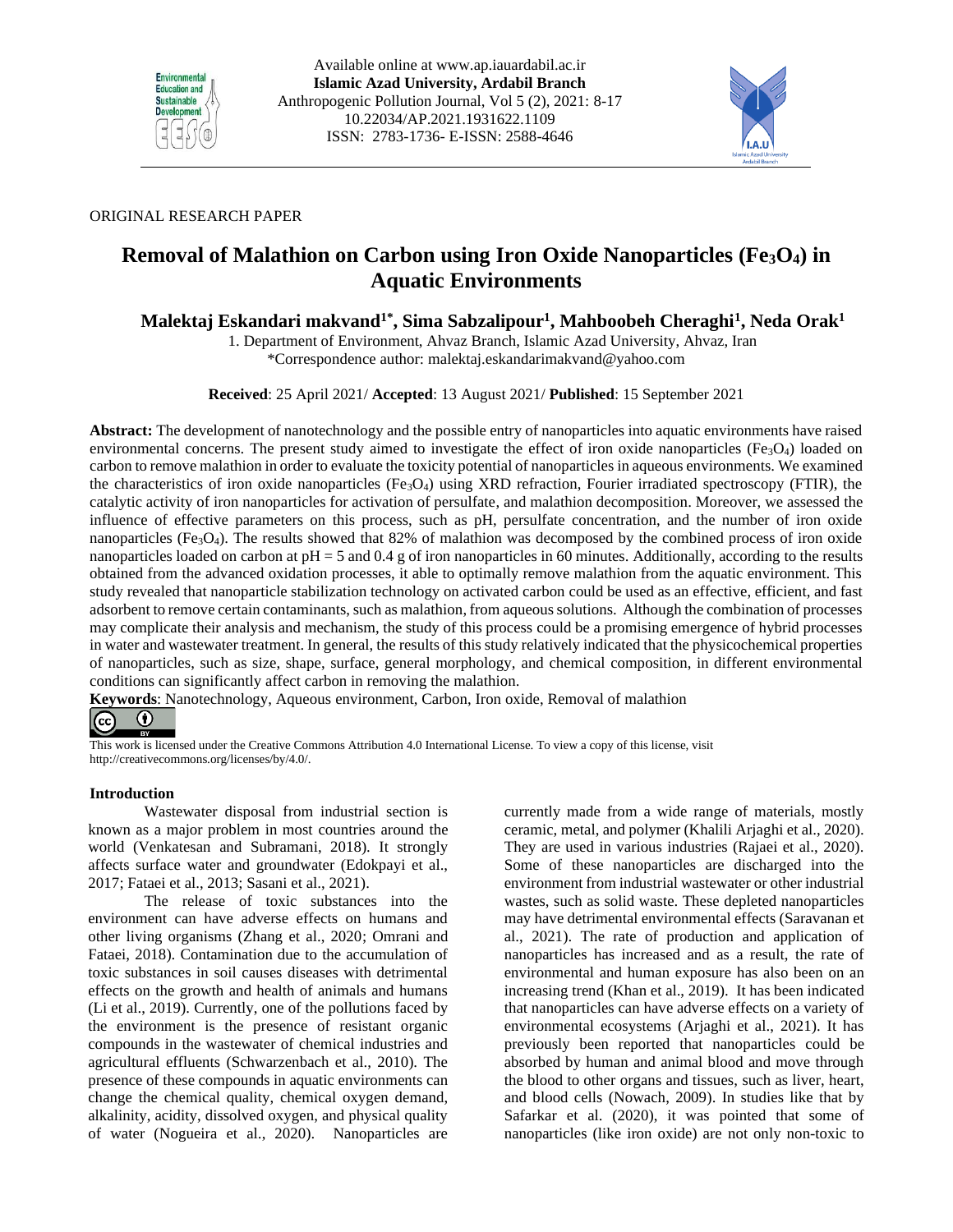the human body at low concentrations, but also are a good alternative to antibiotics. These substances inhibit bacterial growth at lower concentrations compared with antibiotics and have much fewer side effects.

Studies on nanoparticle toxicity are still incomplete. Information on the behavior and toxicity of nanoparticles has mainly emerged from studies on nanoparticles inhaled on lung tissue. However, nanoparticles can have different effects on different organisms depending on their size, shape, solubility, chemical composition, and specific surface activity (Buchman et al., 2020). Numerous studies have indicated that many physicochemical properties of nanoparticles, such as size distribution, shape, surface area, electrostatic particles, morphology, chemical composition, physicochemical stability, crystal structure, surface energy, and aggregation may significantly contribute to toxicity in the environment regarding these nanomaterials (Sengul and Asmatulu, 2020). With the widespread production of Nano-centric products, it is highly essential to investigate their potential toxic effects on the human body and the environment (Paramo et al., 2020). Environmental factors may play a role in the toxicity of iron oxide nanoparticles. Climatic conditions, such as humidity, temperature, wind speed, and altitude, could affect certain properties of nanoparticles that cause toxicity (Zhang et al., 2020). Aquatic environments are also affected by contaminated nanoparticles, like  $Fe<sub>3</sub>O<sub>4</sub>$ (Peng et al., 2017). They are toxic to aquatic animals, for instance, fish and single-celled organisms. The study of the interaction between iron oxide nanoparticles and soil environment is of great importance, through which we could understand the existing interactions (Ray et al., 2018). According to the existing literature review, several studies have been conducted on the effect of nanoparticles in in Vitro and In Vivo systems (Bacchetta et al., 2017). Khalili Arjaghi et al. (2020) studied the removal of mercury and arsenic metal pollutants from water using iron oxide nanoparticles synthesized from lichen sinensis Ramalina extract. In the study by Rezaei Aghdam et al.  $(2021)$ , TiO<sub>2</sub>, ZnO, and CTAB-stabilized Fe<sub>3</sub>O<sub>4</sub> nanocomposite were successfully synthesized and employed for the removal of yellow 145 dye from aqueous solutions. Liu et al. (2019) studied enhanced dyes adsorption from wastewater via Fe3O4 nanoparticles functionalized activated carbon. It is necessary to develop a cost-effective, sensitive, and rapid assay method for evaluating the toxicity of nanoparticles in aqueous environments (Bownik et al., 2017). Cobalt oxide and iron oxide are converted into particles less than 100 nanometers, which are called nanoparticles, using nanotechnology (Gajda and Meissner et al., 2020). However, these materials may enter the water cycle during manufacturing and application and are hazardous to aquatic life. The severity of these hazards depends on several factors, such as size, type of nanoparticles, charge, and aquatic species exposed to them (Zhou et al., 2017). Today, the increasing need for food has led to the

expansion of agriculture and the consequent increase in the use of water and agriculture-associated chemical products (Deknock et al., 2019). Among the types of pesticides, the compound  $C_{10}H_{19}O_6PS_2$  (Malathion) is widely utilized in agriculture and home and is produced by more than hundreds of commercial species in the world. It is used in all countries with a different production rate of wheat and cereals. This pesticide is also employed selectively and non-selectively for a variety of plants owing to its high efficiency in killing weeds (Köck-Schulmeyer et al., 2013). The presence of this substance in soil and surface water and groundwater has caused many concerns (Vymazal and Březinová, 2015; Guan et al., 2013). Numerous treatment methods have been proposed for the treatment of malathion. Among the treatment methods, chemical oxidation processes have attracted a great deal of attention owing to their high efficiency in mineralization and detoxification (Tony et al., 2017). In advanced oxidation processes, a chemical oxidant is often used to produce and activate doubleactivated radicals to remove organic compounds. There are several methods for generating hydroxyl radicals, including chemical, photochemical, and electrochemical processes (Olaniran et al., 2017; Asghar et al., 2015).

Iron residues should be separated into homogeneous 2 and 3 valent forms using solvents that require further processing. However, inhomogeneous catalysis can be reused, which is a significant advantage compared to the homogeneous form of this material (Zhu et al., 2013). In addition,  $Fe<sub>3</sub>O<sub>4</sub>$  has shown good stability in the photo catalysis process (Mishra and Chun, 2015). The present study was conducted to analyze the catalytic effects of  $Fe<sub>3</sub>O<sub>4</sub>$  on the degradation of malathion and iron oxide nanoparticles ( $Fe<sub>3</sub>O<sub>4</sub>$ ).

## **Materials and Methods a. Raw Material**

The number of samples in the experiment was 246 and the method was modeled on the book named "APHA, Standard Methods for the Examination of Water and Wastewater. 22th. Washington DC. APHA (2012)".

The initial materials used in the experiment were malathion (98% pure), persulfate salt, sodium persulfate, hydrochloric acid, chlorine iron purchased from the German Merck factory, Ferrous sulfate purchased from Sigma America factory, injector filter from Comlab, Belgium factory persulfate salt purchased from Petrochimia factory in Iran, iron oxide nanoparticle  $(Fe<sub>3</sub>O<sub>4</sub>)$ from ArminaCo factory in Iran, iron chloride  $(FeCl<sub>3</sub>)$ purchased from TomadKala Co.

# **b. Experimental Process**

To synthesize magnetic iron oxide nanoparticles  $(Fe_3O_4)$ , the first 0.1 g of vitamin C was mixed with two solutions of iron chloride, quaternary divalent iron chloride, and hexavalent trivalent iron chloride in a ratio of 1 to 2. The role of vitamin C was to inhibit divalent iron oxidation during the reaction. The resulting solution was stirred for 10 to 15 minutes. Afterwards, the pH of the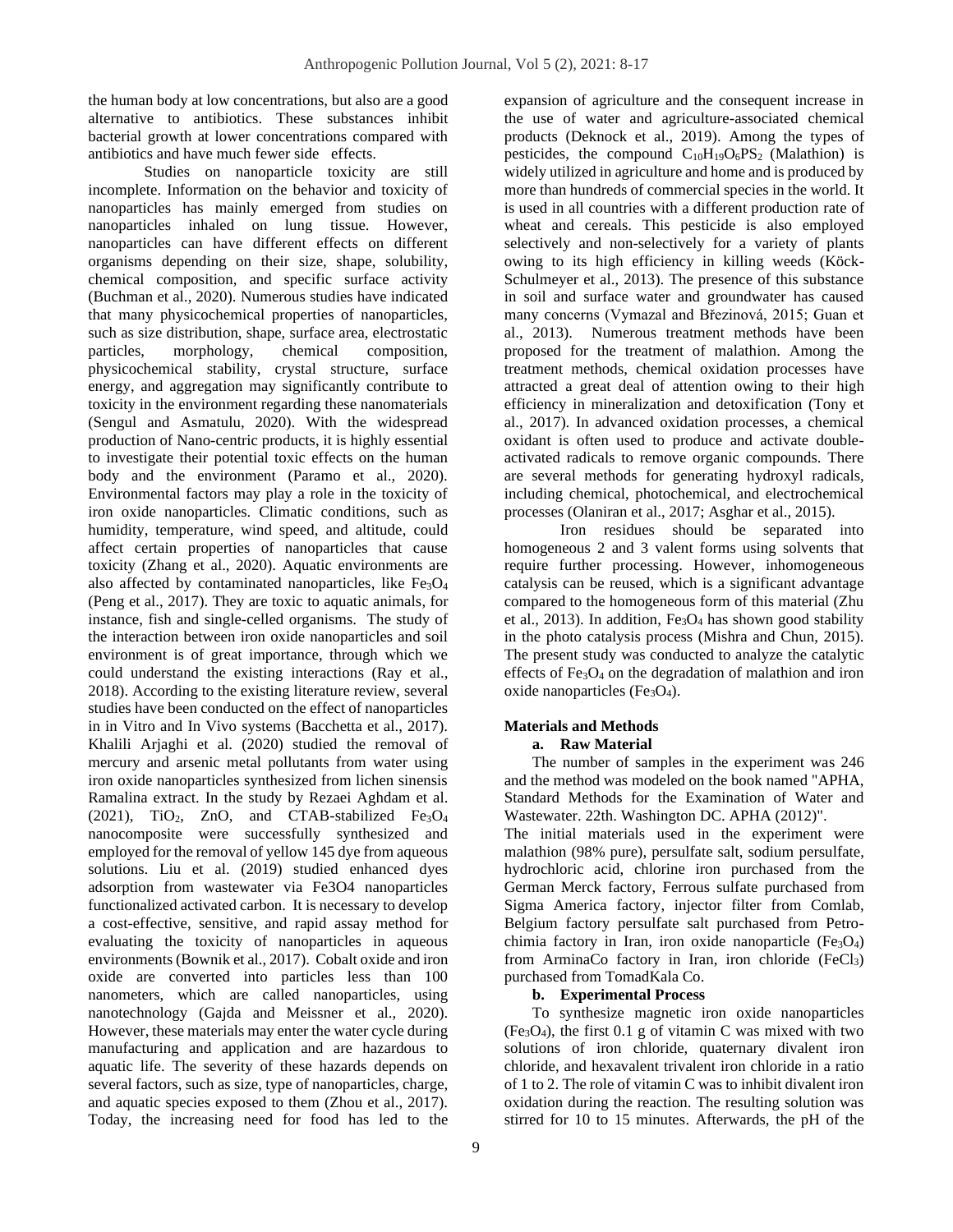solution was raised to 10, using ammonia solution. The resulting solution was then placed at 80 ° C for 30 to 40 minutes. Synthesis of  $Fe<sub>3</sub>O<sub>4</sub>$  nanoparticles was obtained through the reaction in Equation (1) (Teja and Koh, 2009).  $Fe^{2+} + 2Fe^{3+} + 8OH$   $\longrightarrow$   $Fe_3O_4 + 4H_2O(1)$ 

The resulting precipitates were washed with distilled water and ethanol and placed in an oven at 60 ° C for 10 hours and Fe3O4 @ CNT nanocomposite with a concentration of  $10^{-2} \times 6.25$  g/L was obtained. X-Ray Diffraction (XRD) made by Burker.Co, model D8 advance was employed to determine the X-ray scattering pattern and the presence of Fe and Magnetite particles in the catalyst structure. Finally, EDX analysis method was used to determine the ratio of elements in the catalyst structure (Slater et al., 2016). The surface and morphological characteristics of the catalyst were also investigated via SEM analysis.

At this stage, the efficiency of the synthesized nanocomposite in removing malathion from aqueous solutions was determined by one factor at a time. After determining the optimal ratio of carbon nanotubes to iron in three levels of iron with carbon nanotubes of 0.25, 0.5, and 1, based on the malathion removal efficiency, the effect of each variable was investigated as follows: the studied variable factors included pH in the range of 3 to 11 (3, 5, 7, 9, and 11), values of different concentrations of catalyst (MNP @ CNT) at five levels (0.1, 0.2, 0.3, 0.4

and  $0.5$  g  $/$  l), malathion concentration at eight levels  $(1, 5, 5)$ 10, 20, 40, 60, 80 and 100 mg / l), persulfate concentration in the range of 0.5 to 2 mM (0.5, 1, 1.5 and 2 mM), TOC values (as process mineralization index), and residual iron values (as catalyst stability indicators). The process efficiency was also evaluated in the analysis of malathion by changing the values of these parameters. We investigated the effect of these parameters based on the method of one factor in variable times. This means that at each stage of the experiment, its effect was evaluated by keeping the other parameters constant and changing only one variable at different times. The reusability of the catalysts and their stability was investigated by measuring the amount of iron released into the medium under selected conditions for five consecutive use cycles. The TOC index was measured in order to assess the mineralization process. Moreover, the synthetic sample was prepared using groundwater and under the selected conditions and the malathion removal performance was evaluated by MNP @ CNT process (Figure 1). The removal efficiency was calculated via Equation (2):

$$
R = (C_0 - C_t) / (C_t) \times 100\%
$$
 (2)

where R is the malathion removal efficiency,  $C_0$  is the initial malathion concentration, and Ct is the malathion concentration at time t. Figure 1 depicts the schematic view of the studied mechanism for malathion degradation.



Figure.1- Schematic view of the studied mechanism for malathion degradation.

#### **c. Methods of Diagnosis and Measurement**

The mobile phase also contained a mixture of HPLC water and acetonitrile in a ratio of 1to1 and a flow rate of 1 ml/min. The catalyst in the sample was removed by a strong magnet Tesla and a 0.22-micron PTFE injector filter. Subsequently, 2 ml of the catalyst was immediately placed in a container with 100 μl of 0.1 M sodium sulfite solution to remove ozone from the remaining solution. Afterwards, 20 μl of the sample was manually injected into the HPLC machine with a 100-μl Hamilton syringe. Standard concentrations of 0.2 ppm, 0.5 ppm, 0.8 ppm, 1 ppm, 5 ppm, 10 ppm, 20 ppm, and 30 ppm were injected into HPLC as standard. The calibration curve was obtained with  $R^2 = 0.9943$ . COD rate was measured by the colorimetric method at 400 nm with a 5000 Hach spectrophotometer (AHPHA 2015). Iron concentrations were measured by an atomic absorption apparatus (Analytic Jena. Vario 6). All the experiments were performed at  $+25 \pm 2$  ° C.

#### **Results**

The morphology and porosity of the internal structure of MNP are shown by scanning electron microscopy (FESEM) (Figure 2). Figure 3 represents the infrared FTIR spectroscopy analysis of MNP iron oxide nanoparticles. The observed peaks belong to the Fe-o group and are compatible with Fe<sub>3</sub>O<sub>4</sub> synthesis.

Figure 4 shows the XRD pattern of the synthesized iron Nano oxide to determine the crystalline phase. As could be seen, all the obtained peaks can characterize the phase of pure iron oxide from iron oxide. No impurities were observed according to the XRD pattern. The mean crystal size (D) for MNP was calculated based on the Deby Scherrer  $\theta$  cosD = 0.99  $\lambda$  /  $\beta$  equation, in which  $\lambda$  is equal to the X-ray wavelength (1.540598A), β represents the full width and width at half maximum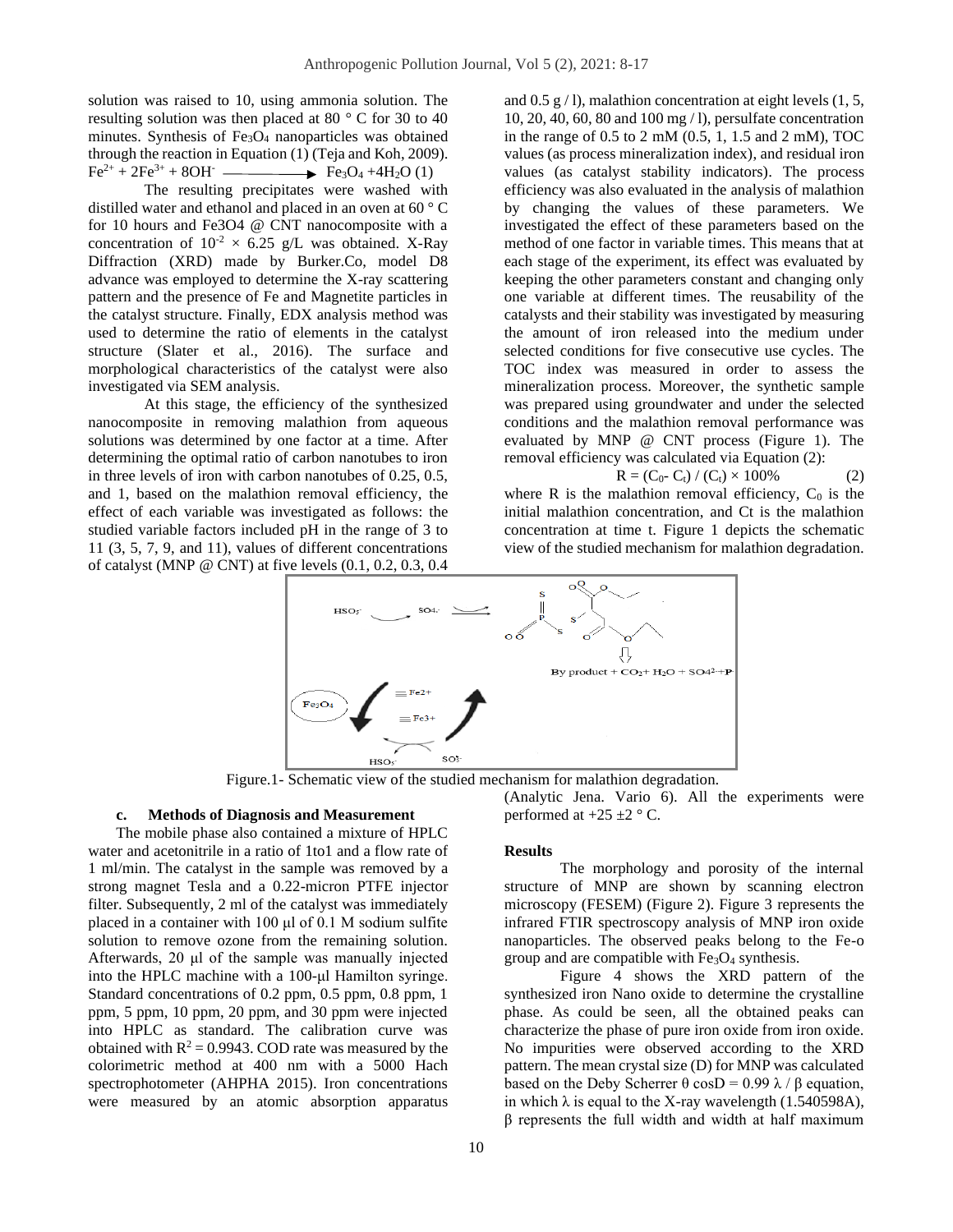scatter line expressed in radians, and θ represents the diffraction angle of the XRD spectrum. The mean crystal yield of MNP was about 40 nm, which confirms the results obtained from FESEM scanning electron microscopy analysis. Figure 5 illustrates BET Plot and Figure 6 represents t-Plot. The mean values of BET surface area,

pore size, and volume were  $34.477 \text{ m}^2/\text{g}$ ,  $2.4178 \text{ nm}$ , and  $0.3498 \text{ cm}^3\text{/g}$ , respectively. The results showed that MNP had a mesoporous type structure. Figure 5 (a, b, and c) demonstrates the porosity, specific surface area, and model of the MNP nanoparticle isotherm.



Figure.4- XRD spectrum of the synthesized Nanomagnet to determine the crystalline phase.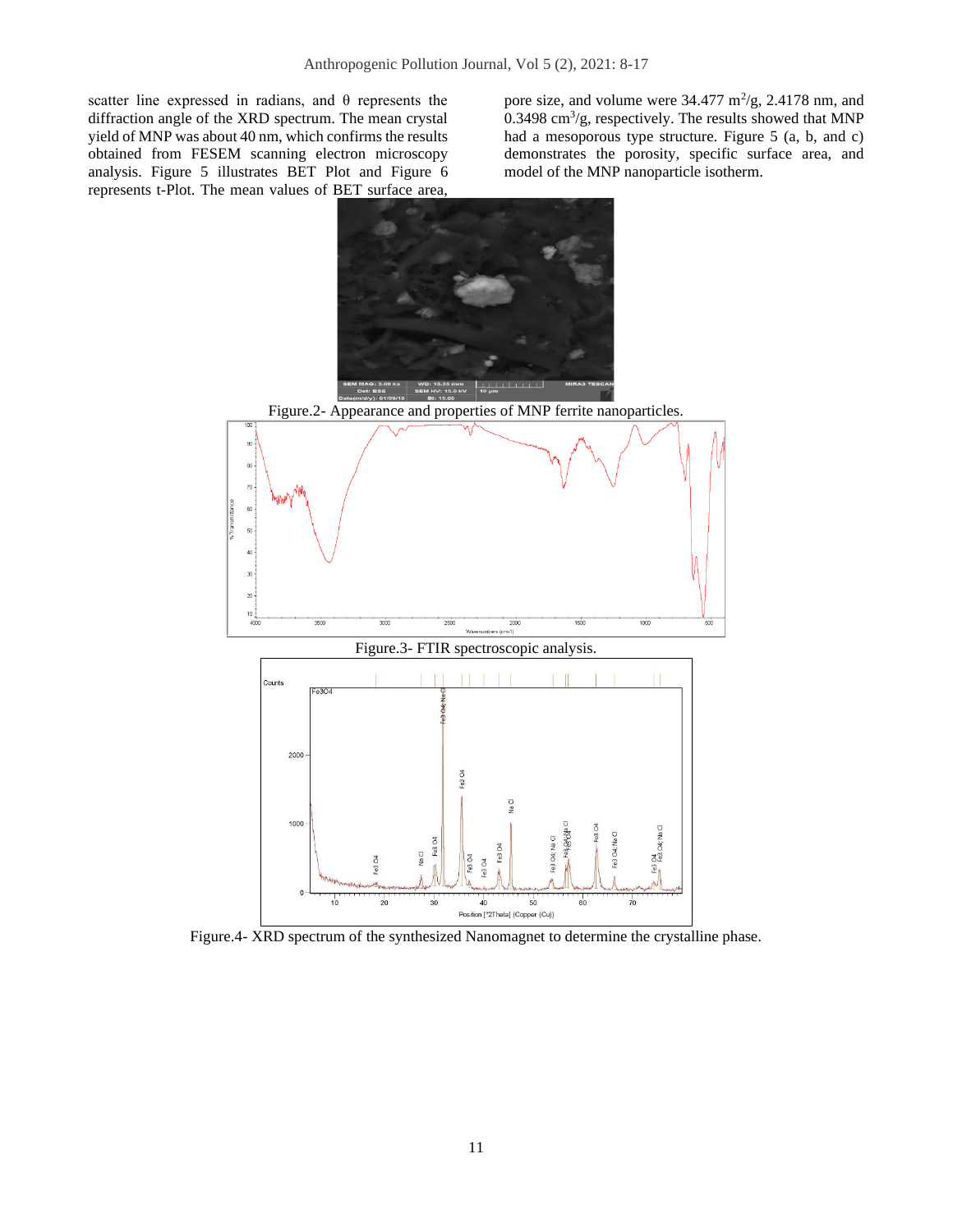

Figure.5- porosity (BET Plot).



Figure.6- Specific surface area (t-Plot).

The present study investigated the effect pH in the range of 3 to 11 in the presence of magnetized nanoparticles of 0.1  $g / 1$  and the reaction time of 60 minutes (Figure 5). As could be seen, malathion degradation occurs more rapidly at the pH range of 3 to 5. These results were obtained from positively charged MNP-anionic form of malathion adsorbent in a pH acidic environment. The activated persulfate degraded malathion at the MNP level. On the other hand, with the increase in pH, malathion degradation decreased, which is due to the non-radical decomposition of persulfate in high acidity.

The results are presented in Figure 7. The highest efficiency belonged to the pH range of 3 to 5. In general, malathion decomposition efficiency was obtained at pHs of 3, 5, 7, 9, and 11 with 26, 24.4, 18, 8.8, and 6.8, respectively. In fact, in acidic and alkaline conditions, the efficiency of the process significantly reduced. Figures 6 and 7 show the effects of pH ( $pH = 3-5$ ) and persulfate (with increasing dosage of persulfate to 2 mm) on malathion degradation. Malathion removal efficiency increased along with the catalyst dosage.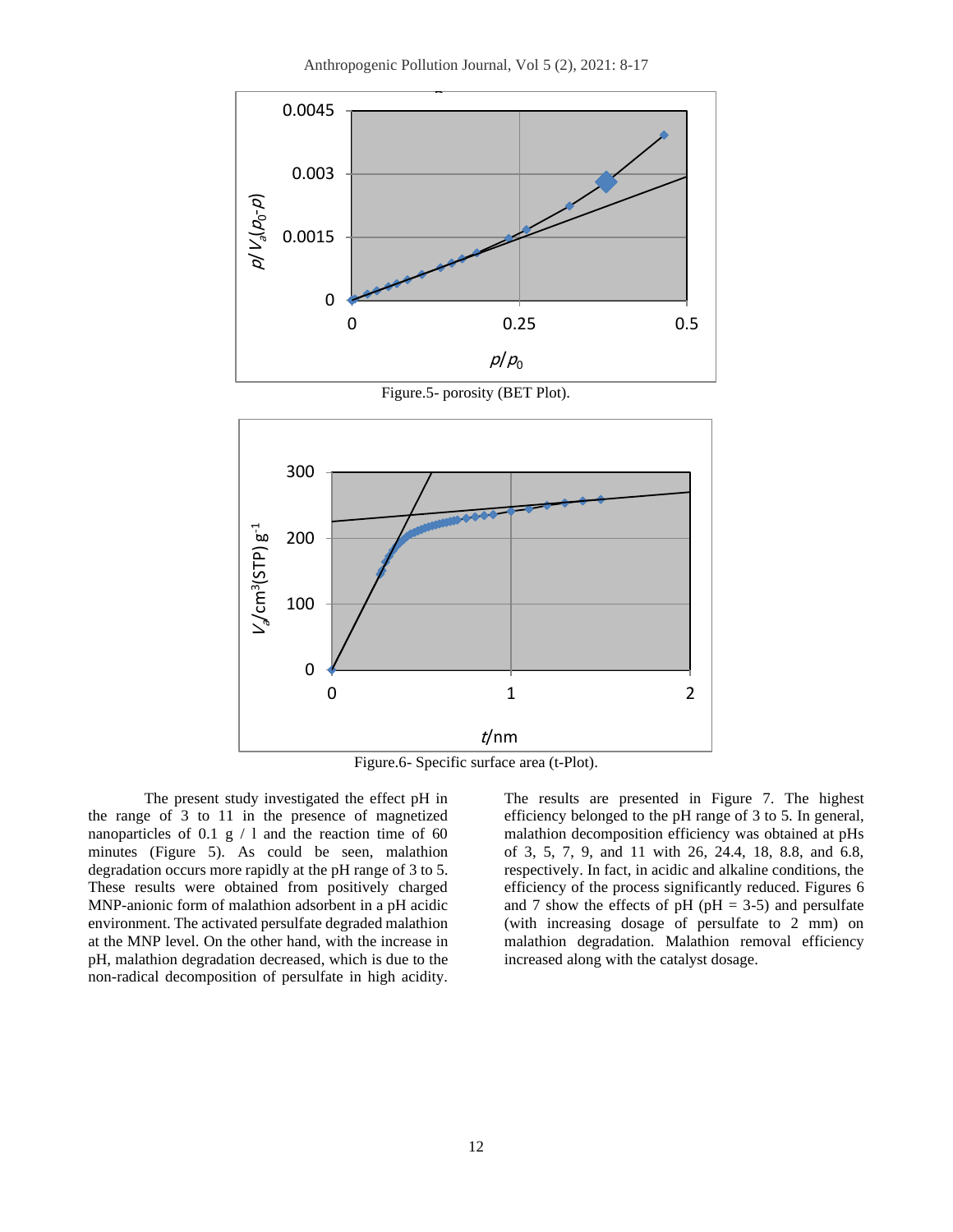Anthropogenic Pollution Journal, Vol 5 (2), 2021: 8-17



Figure.9- Catalyst dosage effect.

Figure 9 exhibits that malathion removal efficiency improves with increasing catalyst dosage. As shown, the use of persulfate alone is almost ineffective on the removal of malathion and its oxidative capacity is not sufficient to break down the malathion molecule and persulfate must be activated with organic compounds for degradation. Adding only  $0.1 \text{ g}$  / lit of iron nanoparticles could increase the system efficiency and improve catalyst removal efficiency. The increase in the catalyst efficiency and improvement in the system efficiency were found to be associated with the increase in the capacity and volume of iron at higher doses of iron nanoparticles (MNP) in the malathion removal process, which are 24, 38, 46, 58, and 52% for 0.1, 0.2, 0.3, 0.4, and 0.5 g / l MNP, respectively. The use of  $0.5 g / 1$  MNP did not show a significant change,

indicating the efficiency of the system with an increased dosage of MNP. Meanwhile, the rate of malathion degradation increased with the increase in the dosage of persulfate in a favorable trend. The removal of malathion for the amounts of persulfate was 58, 90, 98, and 98% for dosages of persulfate of 0.5, 1, 1.5, and 2 mM, respectively. As a result, the increased concentration of persulfate contributes to an increase in the amount of radical sulfate, which is effective on destroying malathion. This effect was observed in chemical oxidation processes, particularly in the Fenton process. Furthermore, the removal of malathion at the highest dosage of 2 mmol sulfate decreased slightly.

We studied malathion concentrations in the range of 1 to 100 mg / L with constant dosages of sulfate and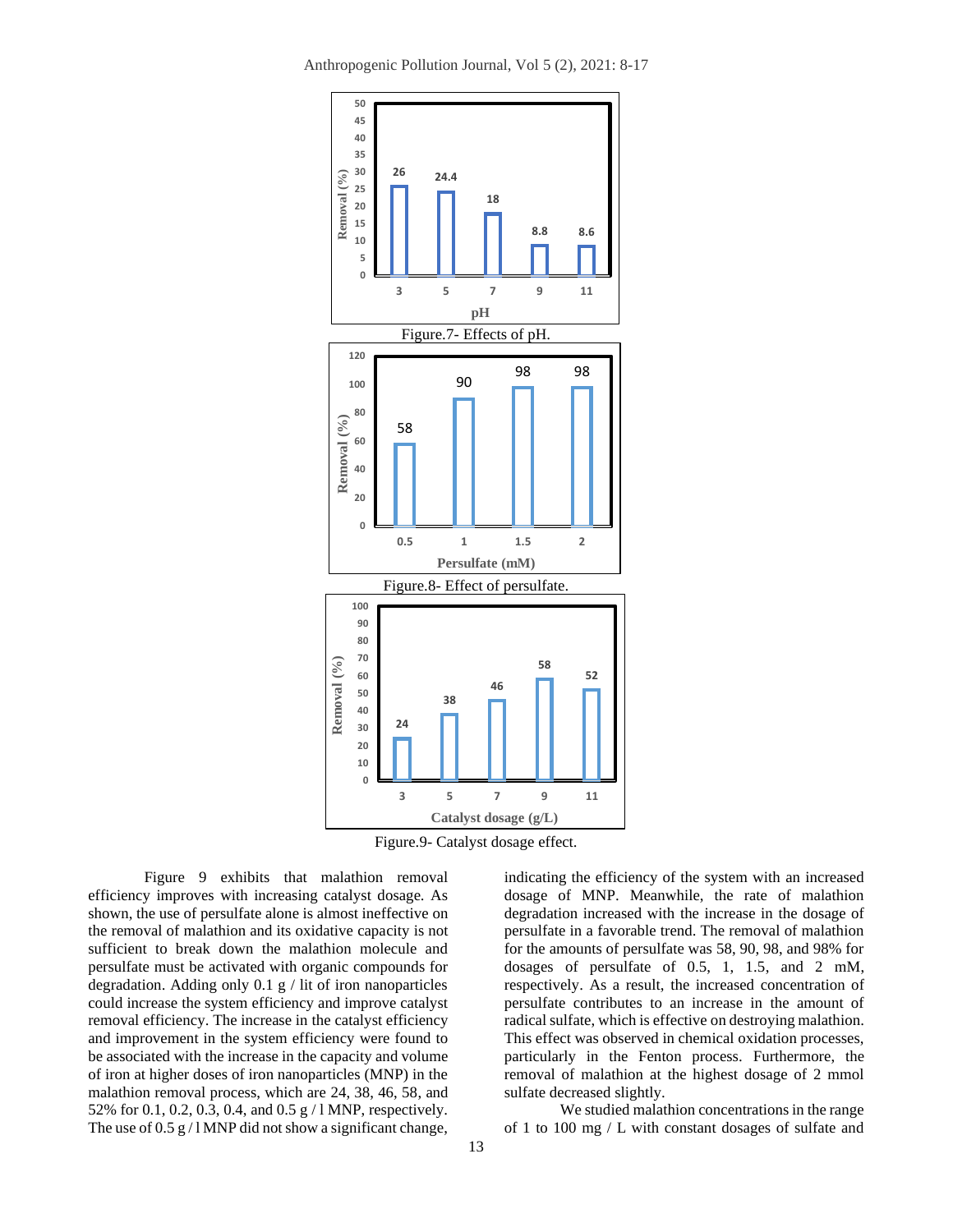MNP. In Figure 10, the reduction in the rate of malathion degradation at higher concentrations could be attributed to the absence of sufficient free radicals for malathion degradation. It shows the rate of malathion degradation flow in concentrations (5 to 100 mg/lit) and with a constant dosage of 1.5 mM of persulfate and MNP; it also implies the rate of malathion degradation flow at higher concentrations. In a heterogeneous catalyst system at the nanoparticle level of iron, malathion degradation occurs by sulfate radicals at active MNP sites. At high concentrations of malathion, a competitive reaction to adsorb malathion and active sulfate on the active MNP sites possibly occurs, which could limit the degradation of malathion; thus, the constant flow rate of malathion degradation by (persulfate / (Fe<sub>3</sub>O<sub>4</sub>)). / Fe<sub>3</sub>O<sub>4</sub> @ CNT MNP / persulfate) was determined.



Figure.10- Flow rate trend of malathion degradation.

Figure 11 shows the removal of malathion in five consecutive stages. As observed, the efficiency and effectiveness of malathion removal gradually decreased over the five stages. The new catalyst indicated a removal efficiency of about 97%, which reached about 72% after the fifth stage of malathion removal. On the other hand, catalyst surface contamination may be caused by the adsorption of organic and intermediate compounds, which leads to a decrease in catalytic activity (Qi et al., 2013).



Figure.11- Elimination of malathion in five stages.

#### **Conclusion**

Pesticide pollution in aquatic environments is a serious chemical problem (Tsaboula, 2019). Iron oxide Nanoparticles are perfectly able to remove chemical materials (Kiani et al., 2019). The results of the present study revealed that the effectiveness of malathion removal from water using iron oxide nanoparticles ( $Fe<sub>3</sub>O<sub>4</sub>$ ) depends on the concentration and pH parameters; hence, the removal efficiency showed a direct ratio with pH, yet an inversely proportional ratio with increased toxin concentration.

The results of this study are consistent with those of previous works. In the study by Phu et al. (2009), the removal of arsenic using Iron oxide nanoparticles was affected by the pH of water. Absorption of arsenic by nanoparticles was effective once pH was lower than 7 and reduced with the increase in pH. In the paper by Arjaghi et al. (2021), the ability to remove lead and cadmium by magnetic nanoparticles of iron oxide was respectively 82% and 77% for the initial concentration of 50 mg/l and a pH in the range of 5 to 4. The increase in the number of free radicals and ions due to the mechanisms of radiation is along with the increase in the input concentration of malathion toxin. Therefore, it is inferred that the free radicals produced in this process are in contact with more of the raw material and metabolites and as a result, the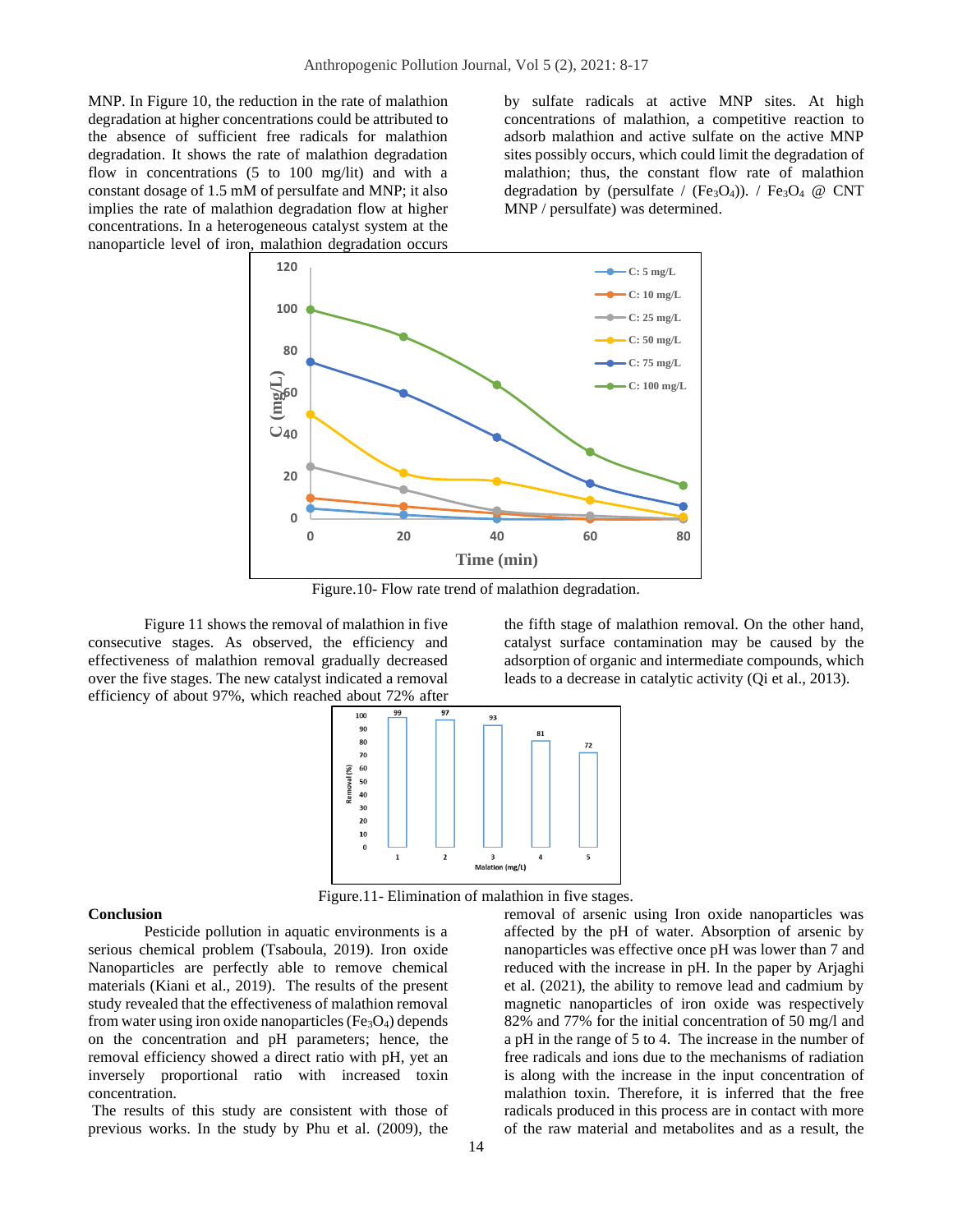efficiency of the process decreases with increasing concentration. In other words, when the duration of exposure to iron oxide nanoparticles ( $Fe<sub>3</sub>O<sub>4</sub>$ ) is prolonged, a large number of free radicals are formed in the solution, which destroys malathion toxin as much as possible. In the study by Bahador et al. (2021), there was a reduction in adsorption once the concentration of heavy metals increased. In addition, Lin et al. (2018) showed that the optimum removal of cadmium affecting iron oxide nanoparticles is in low and moderate concentrations.

This study indicated that activated carbon modified with iron oxide nanoparticles is an effective adsorbent to remove malathion from water and effluents. About 82% of malathion was removed by loading iron oxide nanoparticles (Fe<sub>3</sub>O<sub>4</sub>) under the condition of  $pH = 5$ ,  $PS = 1.5$  Mm, MNP = 0.4 gr/L, in one hour. Iron nanoparticles (MNPs) performed better than homogeneous iron forms. The presence of chloride ions significantly reduced malathion degradation. The catalytic activity of iron nanoparticles for oxidants showed good performance. On the other hand, it improved the efficiency of the PS / MNP system in malathion degradation. However, the results of the present study are on a laboratory scale. It could be expected that the introduction of high amounts of nanoparticle oxide into aquatic environments have detrimental effects on aquatic health and aquatic ecosystems.

The real effects of nanotechnology must be determined and identified before the Nano waste appears in the environment and also prior to the introduction of new Nano products to the market. Proper management of these new compounds is suggested to prevent irreversible pollution and its toxic effects, as the green plants and algae are the first habitat in the nature, whose destruction will

#### **References**

- Arjaghi, S. K., Alasl, M. K., Sajjadi, N., Fataei, E., & Rajaei, G. E. (2021). Green Synthesis of Iron Oxide Nanoparticles by RS Lichen Extract and its Application in Removing Heavy Metals of Lead and Cadmium. Biological trace element research, 199(2), 763-768.
- Asghar, A., Raman, A. A. A., & Daud, W. M. A. W. (2015). Advanced oxidation processes for in-situ production of hydrogen peroxide/hydroxyl radical for textile wastewater treatment: a review. Journal of cleaner production, 87:826-838.
- Bacchetta, R., Santo, N., Marelli, M., Nosengo, G., & Tremolada, P. (2017). Chronic toxicity effects of ZnSO4 and ZnO nanoparticles in Daphnia magna. Environmental research, 152:128-140.
- Bahador, F., Foroutan, R., Esmaeili, H., & Ramavandi, B. (2021). Enhancement of the chromium removal behavior of Moringa oleifera activated carbon by chitosan and iron oxide nanoparticles from water. Carbohydrate Polymers, 251, 117085.

lead to the extinction of many living organisms in the continuation of the food chain. In general, the results of the current work relatively indicated that the physicochemical properties of nanoparticles, such as size, shape, surface, general morphology, and chemical composition, in different environmental conditions, can significantly affect carbon in removing malathion. In other words, the best conditions for the removal of malathion are obtained when the exposure time is long (60 minutes), the concentration is low  $(0.5 \text{ mg}/1)$ , and the pH is alkaline. Obviously, the use of chemical oxidation methods alone is not very popular today since it could be highly energy consuming and costly for water treatment processes. Therefore, to reduce the costs and energy consumption, it is preferred to utilize integrated methods of water and wastewater treatment in order to achieve the desired removal efficiency in short term and with the lowest energy consumption.

## **Grant Support Details**

The present research did not receive any financial support.

#### **Conflict of Interest**

The authors declare that there is no conflict of interests regarding the publication of this manuscript. In addition, the ethical issues, including plagiarism, informed consent, misconduct, data fabrication and/or falsification, double publication and/or submission and redundancy has been completely observed by the authors.

#### **Life Science Reporting**

No lice science threat was practiced in this research.

- Bownik, A. (2017). Daphnia swimming behaviour as a biomarker in toxicity assessment: a review. Science of the total environment, 601:194-205.
- Buchman, J. T., Bennett, E. A., Wang, C., Tamijani, A. A., Bennett, J. W., Hudson, B. G., ... & Haynes, C. L. (2020). Nickel enrichment of next-generation NMC nanomaterials alters material stability, causing unexpected dissolution behavior and observed toxicity to S. oneidensis MR-1 and D. magna. Environmental Science: Nano, 7(2):571-587.
- Deknock, A., De Troyer, N., Houbraken, M., Dominguez-Granda, L., Nolivos, I., Van Echelpoel, W., ... & Goethals, P. (2019). Distribution of agricultural pesticides in the freshwater environment of the Guayas river basin (Ecuador). Science of the Total Environment, 646, 996-1008.
- Edokpayi, J. N., Odiyo, J. O., & Durowoju, O. S. (2017). Impact of wastewater on surface water quality in developing countries: a case study of South Africa. Water quality, 401-416.
- Fataei, E., Seyyed Sharifi, Amir, Hasanpour Kourandeh, H., Seyyed Sharifi Amin, Safaviyan, ST., (2013) .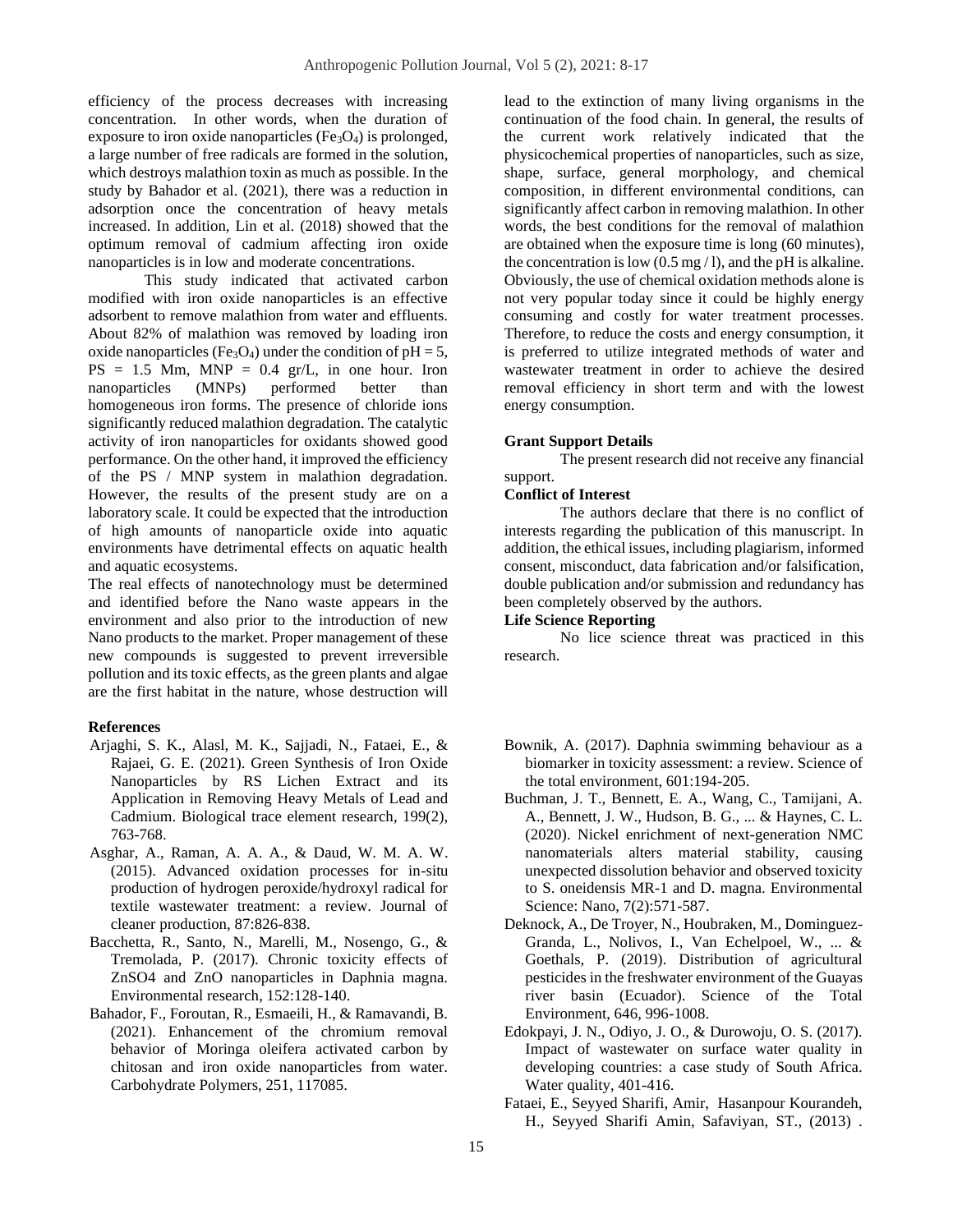[Nitrate removal from drinking water in laboratory](https://scholar.google.com/citations?view_op=view_citation&hl=en&user=Cz7_Lj8AAAAJ&cstart=20&pagesize=80&citation_for_view=Cz7_Lj8AAAAJ:zYLM7Y9cAGgC)[scale using iron and sand nanoparticles,](https://scholar.google.com/citations?view_op=view_citation&hl=en&user=Cz7_Lj8AAAAJ&cstart=20&pagesize=80&citation_for_view=Cz7_Lj8AAAAJ:zYLM7Y9cAGgC) Int J Biosci, 3(10):256-261.

- Gajda‐Meissner, Z., Matyja, K., Brown, D. M., Hartl, M. G., & Fernandes, T. F. (2020). Importance of Surface Coating to Accumulation Dynamics and Acute Toxicity of Copper Nanomaterials and Dissolved Copper in Daphnia magna. Environmental toxicology and chemistry, 39(2):287-299.
- Guan, Y. H., Ma, J., Ren, Y. M., Liu, Y. L., Xiao, J. Y., Lin, L. Q., & Zhang, C. (2013). Efficient degradation of atrazine by magnetic porous copper ferrite catalyzed peroxymonosulfate oxidation via the formation of hydroxyl and sulfate radicals. Water research, 47(14):5431-5438.
- Khalili Arjaghi, S., Ebrahimzadeh Rajaei, G., Sajjadi, N., Kashefi Alasl, M., & Fataei, E. (2020). Removal of Mercury and Arsenic Metal Pollutants from Water Using Iron Oxide Nanoparticles Synthesized from Lichen Sinensis Ramalina Extract. Journal of Health, 11(3), 397-408.
- Khan, K., Khan, P. M., Lavado, G., Valsecchi, C., Pasqualini, J., Baderna, D., ... & Benfenati, E. (2019b). QSAR modeling of Daphnia magna and fish toxicities of biocides using 2D descriptors. Chemosphere, 229:8- 17.
- Kiani, M., Bagheri, S., & Karachi, N. (2019). Adsorption of purpurin dye from industrial wastewater using Mndoped Fe2O4 nanoparticles loaded on activated carbon. Desalination and Water Treatment, 152, 366- 373.
- Köck-Schulmeyer, M., Villagrasa, M., de Alda, M. L., Zhu, H., Han, J., Xiao, J. Q., & Jin, Y. (2013). Uptake, translocation, and accumulation of manufactured iron oxide nanoparticles by pumpkin plants. Journal of Environmental monitoring, 10(6):713-717.
- Li, C., Zhou, K., Qin, W., Tian, C., Qi, M., Yan, X., & Han, W. (2019). A review on heavy metals contamination in soil: effects, sources, and remediation techniques. Soil and Sediment Contamination: An International Journal, 28(4), 380- 394.
- Lin, J., Su, B., Sun, M., Chen, B., & Chen, Z. (2018). Biosynthesized iron oxide nanoparticles used for optimized removal of cadmium with response surface methodology. Science of the Total Environment, 627, 314-321.
- Liu, X., Tian, J., Li, Y., Sun, N., Mi, S., Xie, Y., & Chen, Z. (2019). Enhanced dyes adsorption from wastewater via Fe3O4 nanoparticles functionalized activated carbon. Journal of hazardous materials, 373, 397-407.
- Mishra, M., & Chun, D. M. (2015). α-Fe2O3 as a photocatalytic material: A review. Applied Catalysis A: General, 498:126-141.
- Nogueira, D. J., Vaz, V. P., Neto, O. S., da Silva, M. L. N., Simioni, C., Ouriques, L. C., ... & Matias, W. G. (2020). Crystalline phase-dependent toxicity of aluminum oxide nanoparticles toward Daphnia magna

and ecological risk assessment. Environmental research, 182:108987.

- Nowack, B. (2009). The behaviour and effects of nanoparticles in the environment. Environmental pollution, 157(4), 1063-1185.
- Olaniran, A. O., Singh, L., Kumar, A., Mokoena, P., & Pillay, B. (2017). Aerobic degradation of 2, 4 dichlorophenoxyacetic acid and other chlorophenols by Pseudomonas strains indigenous to contaminated soil in South Africa: Growth kinetics and degradation pathway. Applied Biochemistry and Microbiology, 53(2):209-216.
- Omrani, M., Fataei, E., (2018). Synthesizing Colloidal Zinc Oxide Nanoparticles for Effective Disinfection; Impact on the Inhibitory Growth of Pseudomonas aeruginosa on the Surface of an Infectious Unit, Pol. J. Environ. Stud., 27:1639-1645.
- Qi, F., Chu, W., & Xu, B. (2013). Catalytic degradation of caffeine in aqueous solutions by cobalt-MCM41 activation of peroxymonosulfate. Applied Catalysis B: Environmental, 134:324-332.
- Paramo, L. A., Feregrino-Pérez, A. A., Guevara, R., Mendoza, S., & Esquivel, K. (2020). Nanoparticles in agroindustry: Applications, toxicity, challenges, and trends. Nanomaterials, 10(9), 1654.
- Peng, C., Zhang, W., Gao, H., Li, Y., Tong, X., Li, K., ... & Chen, Y. (2017). Behavior and potential impacts of metal-based engineered nanoparticles in aquatic environments. Nanomaterials, 7(1), 21.
- Phu, N. D., Phong, P. C., Chau, N., Luong, N. H., Hoang, L. H., & Hai, N. H. (2009). Arsenic removal from water by magnetic Fe1− x Co x Fe2O4 and Fe1− y Ni y Fe2O4 nanoparticles. Journal of Experimental Nanoscience, 4(3), 253-258.
- Rajaei, G. E., Khalili-Arjaghi, S., Fataei, E., Sajjadi, N., & Kashefi-Alasl, M. (2020). Fabrication and characterization of polymer-based nanocomposite membrane modified by magnetite nanoparticles for Cd  $\{\{2+\}\}\$  and Pb  $\{\{2+\}\}\$  fremoval from aqueous solutions. Comptes Rendus. Chimie, 23(9-10), 563- 574.
- Rai, P. K., Kumar, V., Lee, S., Raza, N., Kim, K. H., Ok, Y. S., & Tsang, D. C. (2018). Nanoparticle-plant interaction: Implications in energy, environment, and agriculture. Environment international, 119, 1-19.
- Rezaei-Aghdam, E., Shamel, A., Khodadadi-Moghaddam, M., Rajaei, G. E., & Mohajeri, S. (2021). Synthesis of TiO 2 and ZnO Nanoparticles and CTAB-Stabilized Fe 3 O 4 nanocomposite: kinetics and thermodynamics of adsorption. Research on Chemical Intermediates, 47(5), 1759-1774.
- Safarkar, R., Ebrahimzadeh Rajaei, G., & Khalili-Arjagi, S. (2020). The study of antibacterial properties of iron oxide nanoparticles synthesized using the extract of lichen Ramalina sinensis. Asian Journal of Nanosciences and Materials, 3(3), 157-166.
- Saravanan, A., Kumar, P. S., Govarthanan, M., George, C. S., Vaishnavi, S., Moulishwaran, B., ... & Yaashikaa,